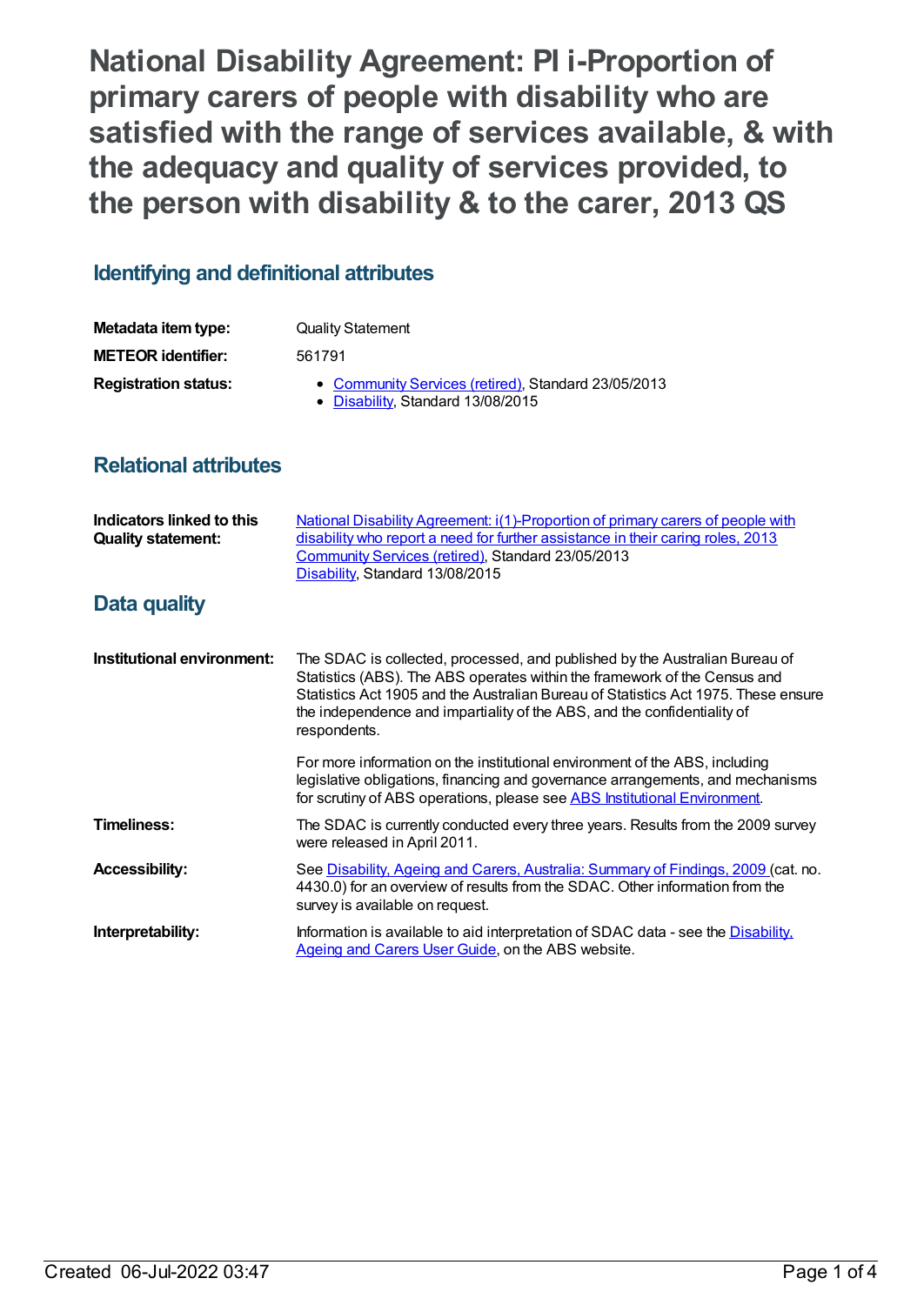**Relevance:** The SDAC collects information about primary carers and non-primary carers of people with disabilities.

> A primary carer is a person who provides the most informal assistance, in terms of help or supervision, to a person with one or more disabilities. The assistance has to be ongoing, or likely to be ongoing, for at least six months and be provided for one or more of the core activities (communication, mobility and self-care). In this survey, primary carers only include persons aged 15 years and over for whom a personal interview was conducted.

> Persons who confirm they are the primary carer of a person with disability are asked about the assistance they provide, the assistance they can call on, and their employment experience. They are also asked to complete a self-enumeration form which collects information about their attitudes to, and experience of, their caring role. Where the carer has more than one recipient of care, the information collected in the personal interview and self-enumeration form is in regard to the person who the carer considers receives the most care and attention from him/her (the main recipient of care).

The denominator for this indicator relates to a subpopulation of primary carers identified in the SDAC. This consists of primary carers with main recipient of care aged:

- 0-64 years, or
- 65 years and over, but only where the carer is also caring for someone aged 0-64 years who lives with the carer and the recipient aged 0-64 years has a profound or severe core activity limitation.

As age and disability status are collected or derived from information provided in interviews with the responsible adult and/or the recipient of care, these data items are only available for recipients of care (other than the main recipient of care) where the recipient lives with the carer. Therefore, the data may exclude some primary carers who would otherwise be in-scope if age and disability status information was available for all their recipients of care.

Data for this indicator are available for primary carers only.

In the SDAC interview, primary carers are asked a series of questions about regular assistance they may receive that helps them care for the main recipient, considering both organisations and individual helpers:

- 1. Whether anyone usually helps to care for the main recipient (and, if so, relationship and whether lives with the carer)
- 2. Whether needs (more) assistance from other people to help care for the main recipient on weekdays, on weeknights or on weekends

The numerator for measure i.i relates to those primary carers who answered positively to any of the three questions in 2 above (i.e. reported a need for assistance on weekdays, weeknights and/or weekends).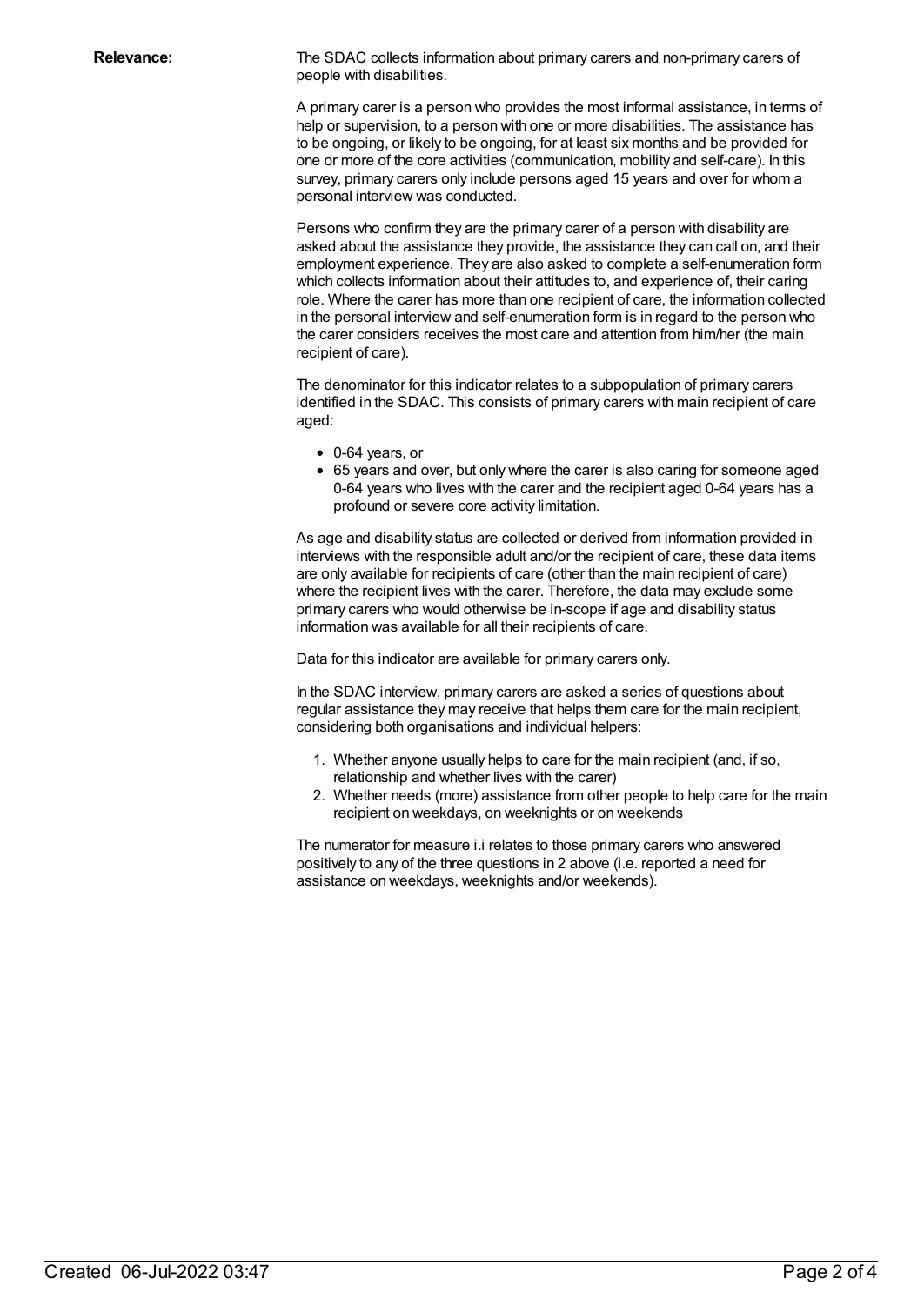**Accuracy:** The 2009 SDAC response rate for private dwellings was 89.9 per cent, and for establishments was 90.9 per cent. SDAC data are weighted to account for nonresponse.

> The SDAC is conducted in all states and territories including people in both private and non-private dwellings (including cared-accommodation establishments) but excluding those in gaols and correctional institutions and very remote areas. The exclusion of persons usually resident in very remote areas has a small impact on estimates, except for the Northern Territory, where such persons make up a relatively large proportion of the population. For more information on SDAC scope and coverage, see the [Disability,](http://www.abs.gov.au/AUSSTATS/abs@.nsf/productsbyCatalogue/AD3B3FB7F90EB3D4CA2570B500830B64?OpenDocument) Ageing and Carers User Guide on the ABS website.

Being drawn from sample surveys, data for this indicator is subject to sampling error. Sampling error occurs because a proportion of the population is used to produce estimates that represent the whole population. Sampling error can be reliably estimated as it is calculated based on the statistical methods used to design surveys.

This indicator has varied levels of sampling error, and in some cases data are not able to be provided for confidentiality and unreliability reasons. This particularly affects data for the Australian Capital Territory (ACT) and the Northern Territory (NT), and age/sex disaggregations for all states and territories. The SDAC sample in 2009 was double compared to 2003, and therefore data for 2003 may be subject to higher levels of sampling error than corresponding data in 2009.

In tables disaggregated by state, relative standard errors (RSEs) are typically less than 25 per cent for the larger states, but can be higher in some tables. For the smaller states, RSEs are typically between 25 per cent and 50 per cent, and for the territories, 50 per cent or greater.

Data with RSEs of 25 per cent to 50 per cent should be used with caution, and data with RSEs of 50 per cent or greater are considered too unreliable for general use.

Disability status is derived from information provided in interviews with the responsible adult and/or the recipient of care. In a small number of cases (about 1 per cent in 2009), the primary carer indicated that he/she provided assistance with core activities because of the main recipient's condition(s), however the recipient did not have a reported disability (was either not identified in the disability screening questions answered by the responsible adult or, in the personal interview, stated that he/she did not need assistance with core activities). These primary carers remain in the data.

**Coherence:** Both the numerator and the denominator are drawn from the same dataset, with the numerator being a subset of the denominator population.

> Estimates of primary carers in a particular population group presented in these tables may not match estimates for primary carers in the same population group presented in other NDA indicators.

The particular specification of the in-scope primary carer population for this indicator represents only 55 per cent of the primary carer population identified in the SDAC, and therefore comparisons with other published information on primary carers sourced from the SDAC should be made with caution. Mostly, the primary carers that are out-of-scope are not included because they are not caring for someone aged 0-64 years.

In 2009, the identification process for primary carers in the SDAC was expanded to include members of the household who the recipient of care identified as their main care provider. Therefore, comparisons between 2009 data and previous years cannot be made. For further details on the methodology change see explanatory notes in [Disability,](http://www.abs.gov.au/ausstats/abs@.nsf/mf/4430.0) Ageing and Carers, Australia: Summary of Findings, 2009 (cat. no.4430.0).

## **Data products**

**Implementation start date:** 28/06/2009